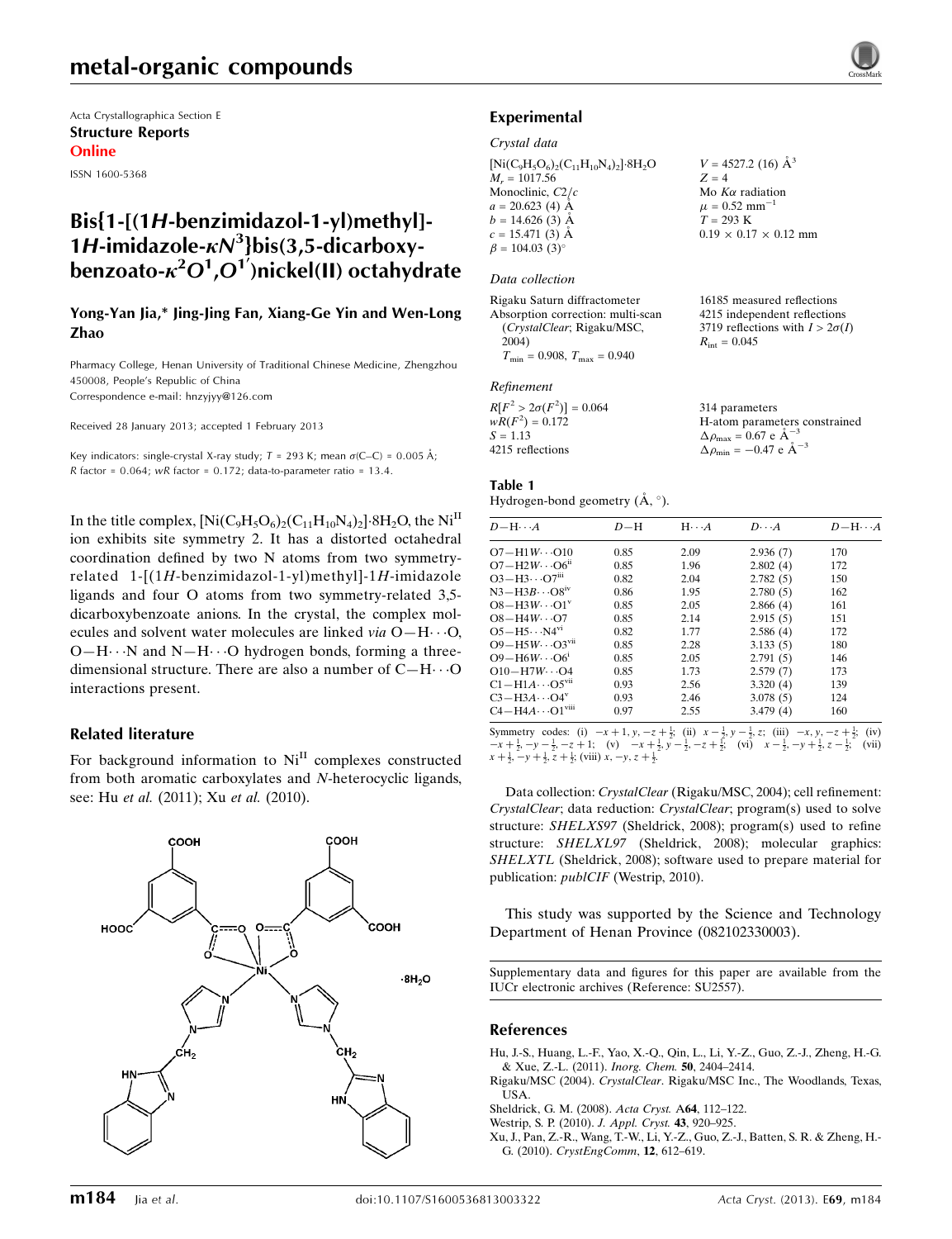# **supporting information**

*Acta Cryst.* (2013). E**69**, m184 [doi:10.1107/S1600536813003322]

# **Bis{1-[(1***H***-benzimidazol-1-yl)methyl]-1***H***-imidazole-***κN***<sup>3</sup> }bis(3,5-dicarboxybenzoato-***κ***<sup>2</sup>** *O***<sup>1</sup> ,***O***<sup>1</sup>′ )nickel(II) octahydrate**

## **Yong-Yan Jia, Jing-Jing Fan, Xiang-Ge Yin and Wen-Long Zhao**

### **S1. Comment**

Since  $Ni<sup>II</sup>$  ions are able to coordinate simultaneously to both oxygen and nitrogen containing ligands the final products can exhibit attractive structures and useful functional properties. A great number of  $Ni<sup>H</sup>$  complexes containing both aromatic carboxylates and N-heterocyclic ligands have been reported (Hu *et al.*, 2011; Xu *et al.*, 2010). In order to further explore such compounds with possibly new structures, we selected 1-((1*H*-benzimidazol-1-yl)methyl)-1*H*-imidazole and 1,3,5-benzenetricarboxylic acid as ligands to self-assemble with  $Ni(NO<sub>3</sub>)<sub>2</sub>$  and obtained the title complex. The crystal structure of which is reported on herein.

As shown in Fig. 1, the Ni<sup>II</sup> ion is located on a two-fold rotation axis. Each Ni<sup>II</sup> ion features a distorted octahedral geometry and is hexacoordinated by four O atoms from two symmetry related 1,3,5-dicarboxybenzoate anions, in which carboxylate groups coordinate to the Ni<sup>II</sup> ion in the chelating mode, and by two N atoms from two symmetry related 1-((1*H*-benzimidazol-1-yl)methyl)- 1*H*-imidazole ligands, which coordinate to NiII ion in a monodentate mode. Atoms O2, O2A, O1A, N1A, and Ni1 are nearly co-planar (the mean deviation from the plane is 0.0726 (12) Å), while atom O1 and N1 are located in the apical positions.

In the crystal, a series of O—H···O, O—H···N, and N—H···O hydrogen bonds linking, solvent water to water molecules, solvent water molecules and carboxylate O atoms, carboxyl groups and benzimidazole N atoms, and benzimidazole units and solvent water molecules, consolidate the crystal packing forming a three-dimensional structure (Table 1). There are also a number of C-H···O interactions present (Table 1).

### **S2. Experimental**

A mixture of Ni(NO3)2 (0.1 mmol), 1-((1*H*-benzimidazol-1-yl)methyl)-1*H*-imidazole (0.1 mmol), 1,3,5-benzenetricarboxylic acid (0.1 mmol) and water (10 ml) was placed in a 25 ml Teflon-lined stainless steel vessel and heated at 373 K for 72 h, then cooled to room temperature. Green crystals were obtained from the filtrate and dried in air.

### **S3. Refinement**

The C-bound H atoms were positioned geometrically and refined as riding atom: C-H = 0.93 (aromatic) Å and 0.97 (CH<sub>2</sub>) Å. The water and NH H atoms were located in difference Fourier maps. In the final cycles of refinement they were included in calculated positions and refined as riding atoms: N-H =  $0.86 \text{ Å}$  and O-H =  $0.82 \text{ (OH)}$  Å and O-H =  $0.85$ (H<sub>2</sub>O) Å. All H atoms were refined with  $U_{iso}(H) = 1.2U_{eq}(C, N, O)$ .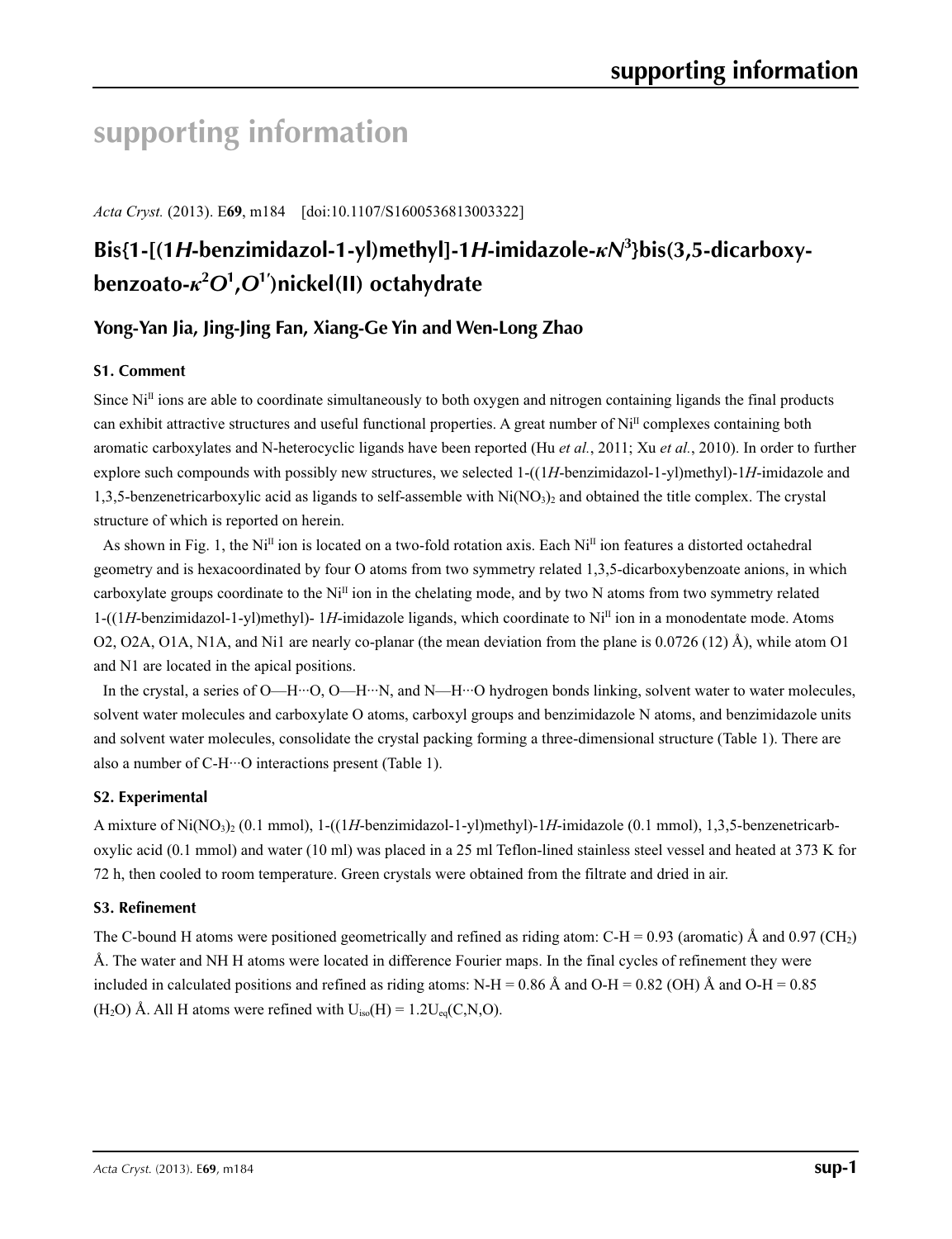

### **Figure 1**

View of the molecular structure of the title complex, showing the atom labelling. Displacement ellipsoids are drawn at the 30% probability level. H atoms have been omitted for clarity [symmetry code:  $A = -x + 1$ ,  $y$ ,  $-z + 1/2$ .].

## Bis{1-[(1H-benzimidazol-1-yl)methyl]-1H-imidazole- $\kappa N^3$ }bis(3,5-dicarboxybenzoato- $\kappa^2O^1,O^1$ )nickel(II) **octahydrate**

*Crystal data*

| $[Ni(C_9H_5O_6)_2(C_{11}H_{10}N_4)_2]\cdot 8H_2O$ |  |
|---------------------------------------------------|--|
| $M_r = 1017.56$                                   |  |
| Monoclinic, $C2/c$                                |  |
| $a = 20.623$ (4) Å                                |  |
| $b = 14.626(3)$ Å                                 |  |
| $c = 15.471(3)$ Å                                 |  |
| $\beta$ = 104.03 (3) <sup>o</sup>                 |  |
| $V = 4527.2$ (16) Å <sup>3</sup>                  |  |
| $Z = 4$                                           |  |
|                                                   |  |
| Data collection                                   |  |

Rigaku Saturn diffractometer Radiation source: fine-focus sealed tube Graphite monochromator Detector resolution: 28.5714 pixels mm-1 *ω* scans Absorption correction: multi-scan (*CrystalClear*; Rigaku/MSC, 2004)  $T_{\text{min}} = 0.908, T_{\text{max}} = 0.940$ 

 $F(000) = 2120$  $D_x = 1.493$  Mg m<sup>-3</sup> Mo *Kα* radiation,  $\lambda = 0.71073$  Å Cell parameters from 5823 reflections  $\theta$  = 1.7–27.9°  $\mu$  = 0.52 mm<sup>-1</sup> *T* = 293 K Prism, green  $0.19 \times 0.17 \times 0.12$  mm

16185 measured reflections 4215 independent reflections 3719 reflections with  $I > 2\sigma(I)$  $R_{\text{int}} = 0.045$  $\theta_{\text{max}} = 25.5^{\circ}, \theta_{\text{min}} = 2.0^{\circ}$  $h = -24 \rightarrow 24$  $k = -14 \rightarrow 17$ *l* = −18→15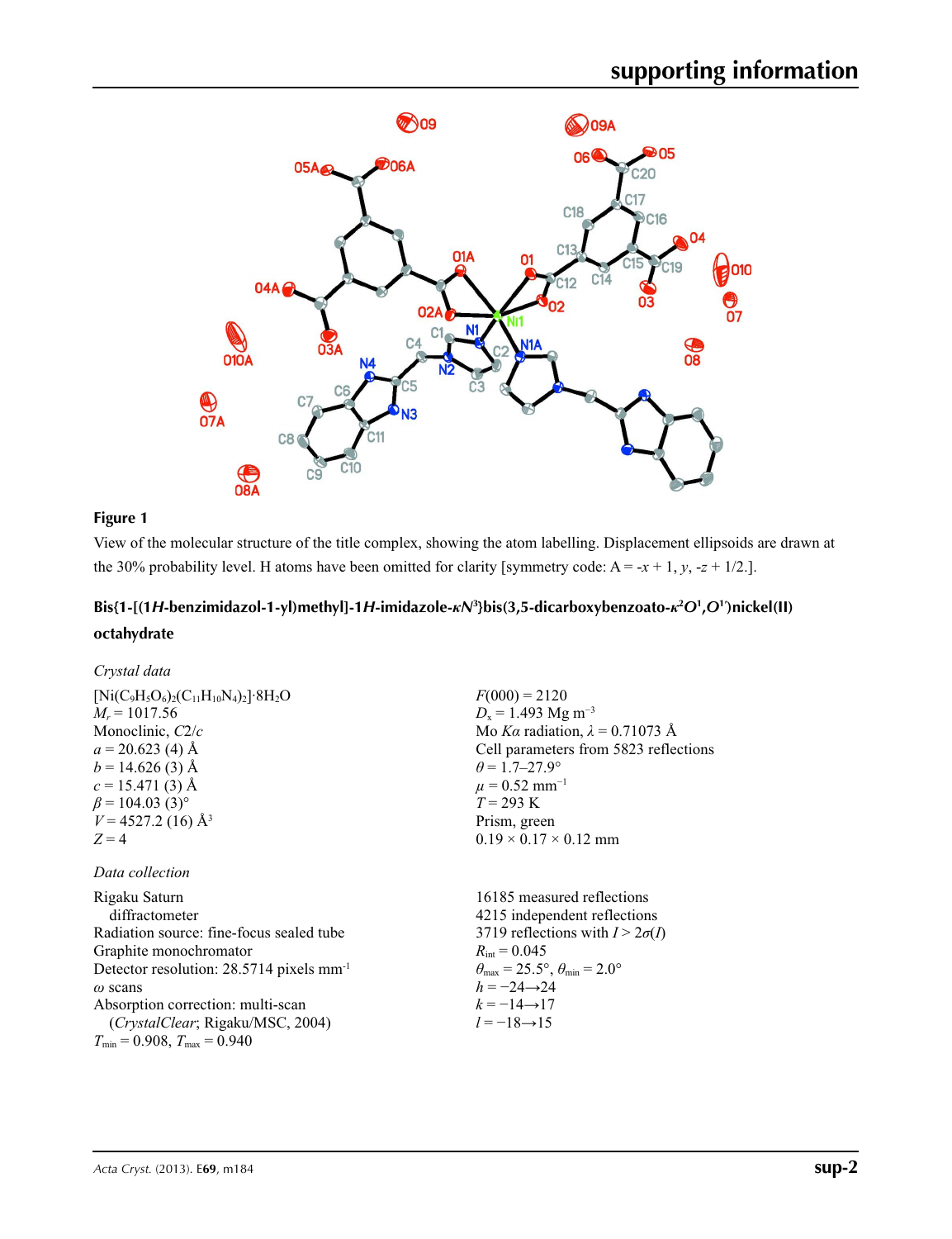*Refinement*

| Refinement on $F^2$                             | Secondary atom site location: difference Fourier  |
|-------------------------------------------------|---------------------------------------------------|
| Least-squares matrix: full                      | map                                               |
| $R[F^2 > 2\sigma(F^2)] = 0.064$                 | Hydrogen site location: inferred from             |
| $wR(F^2) = 0.172$                               | neighbouring sites                                |
| $S = 1.13$                                      | H-atom parameters constrained                     |
| 4215 reflections                                | $w = 1/[\sigma^2(F_0^2) + (0.0894P)^2 + 4.146P]$  |
| 314 parameters                                  | where $P = (F_o^2 + 2F_c^2)/3$                    |
| 0 restraints                                    | $(\Delta/\sigma)_{\text{max}}$ < 0.001            |
| Primary atom site location: structure-invariant | $\Delta \rho_{\rm max} = 0.67$ e Å <sup>-3</sup>  |
| direct methods                                  | $\Delta \rho_{\rm min} = -0.47$ e Å <sup>-3</sup> |

### *Special details*

**Geometry**. Bond distances, angles etc. have been calculated using the rounded fractional coordinates. All su's are estimated from the variances of the (full) variance-covariance matrix. The cell esds are taken into account in the estimation of distances, angles and torsion angles

**Refinement**. Refinement of  $F^2$  against ALL reflections. The weighted *R*-factor  $wR$  and goodness of fit *S* are based on  $F^2$ , conventional *R*-factors *R* are based on *F*, with *F* set to zero for negative  $F^2$ . The threshold expression of  $F^2 > \sigma(F^2)$  is used only for calculating *R*-factors(gt) *etc*. and is not relevant to the choice of reflections for refinement. *R*-factors based on *F*<sup>2</sup> are statistically about twice as large as those based on *F*, and *R*- factors based on ALL data will be even larger.

*Fractional atomic coordinates and isotropic or equivalent isotropic displacement parameters (Å<sup>2</sup>)* 

|                | $\boldsymbol{x}$ | у              | $\boldsymbol{Z}$ | $U_{\rm iso}$ */ $U_{\rm eq}$ |
|----------------|------------------|----------------|------------------|-------------------------------|
| Ni1            | 0.50000          | 0.05398(4)     | 0.25000          | 0.0263(2)                     |
| O <sub>1</sub> | 0.44973(11)      | 0.17115(16)    | 0.15907(16)      | 0.0365(8)                     |
| O2             | 0.40111(11)      | 0.07735(16)    | 0.23391(16)      | 0.0338(8)                     |
| O <sub>3</sub> | 0.15958(15)      | 0.0697(2)      | 0.1857(2)        | 0.0608(13)                    |
| <b>O4</b>      | 0.09844(14)      | 0.1905(2)      | 0.1294(3)        | 0.0686(13)                    |
| O <sub>5</sub> | 0.20784(14)      | 0.46292(18)    | 0.0447(2)        | 0.0522(10)                    |
| O <sub>6</sub> | 0.31803(15)      | 0.46684(19)    | 0.0667(2)        | 0.0568(10)                    |
| N1             | 0.51386(13)      | $-0.03683(19)$ | 0.35162(18)      | 0.0300(9)                     |
| N <sub>2</sub> | 0.54931(13)      | $-0.09621(19)$ | 0.48450(18)      | 0.0293(8)                     |
| N <sub>3</sub> | 0.65040(14)      | $-0.2528(2)$   | 0.61442(19)      | 0.0340(9)                     |
| N <sub>4</sub> | 0.70616(14)      | $-0.13469(19)$ | 0.58371(19)      | 0.0327(9)                     |
| C1             | 0.55815(16)      | $-0.0300(2)$   | 0.4289(2)        | 0.0277(10)                    |
| C <sub>2</sub> | 0.47484(17)      | $-0.1117(2)$   | 0.3587(2)        | 0.0377(11)                    |
| C <sub>3</sub> | 0.49601(18)      | $-0.1488(3)$   | 0.4409(2)        | 0.0390(12)                    |
| C <sub>4</sub> | 0.58605(17)      | $-0.1066(2)$   | 0.5776(2)        | 0.0335(11)                    |
| C <sub>5</sub> | 0.64692(16)      | $-0.1648(2)$   | 0.5901(2)        | 0.0292(10)                    |
| C6             | 0.75139(17)      | $-0.2070(2)$   | 0.6066(2)        | 0.0326(10)                    |
| C7             | 0.81932(18)      | $-0.2116(3)$   | 0.6135(2)        | 0.0413(11)                    |
| C8             | 0.8498(2)        | $-0.2936(3)$   | 0.6411(3)        | 0.0488(14)                    |
| C9             | 0.8142(2)        | $-0.3693(3)$   | 0.6597(3)        | 0.0491(14)                    |
| C10            | 0.7470(2)        | $-0.3652(3)$   | 0.6525(3)        | 0.0473(14)                    |
| C11            | 0.71606(17)      | $-0.2822(2)$   | 0.6260(2)        | 0.0329(11)                    |
| C12            | 0.39819(16)      | 0.1458(2)      | 0.1831(2)        | 0.0305(10)                    |
| C13            | 0.33326(16)      | 0.1947(2)      | 0.1540(2)        | 0.0298(10)                    |
| C14            | 0.27601(17)      | 0.1527(2)      | 0.1660(2)        | 0.0338(11)                    |
| C15            | 0.21442(16)      | 0.1966(2)      | 0.1419(2)        | 0.0330(11)                    |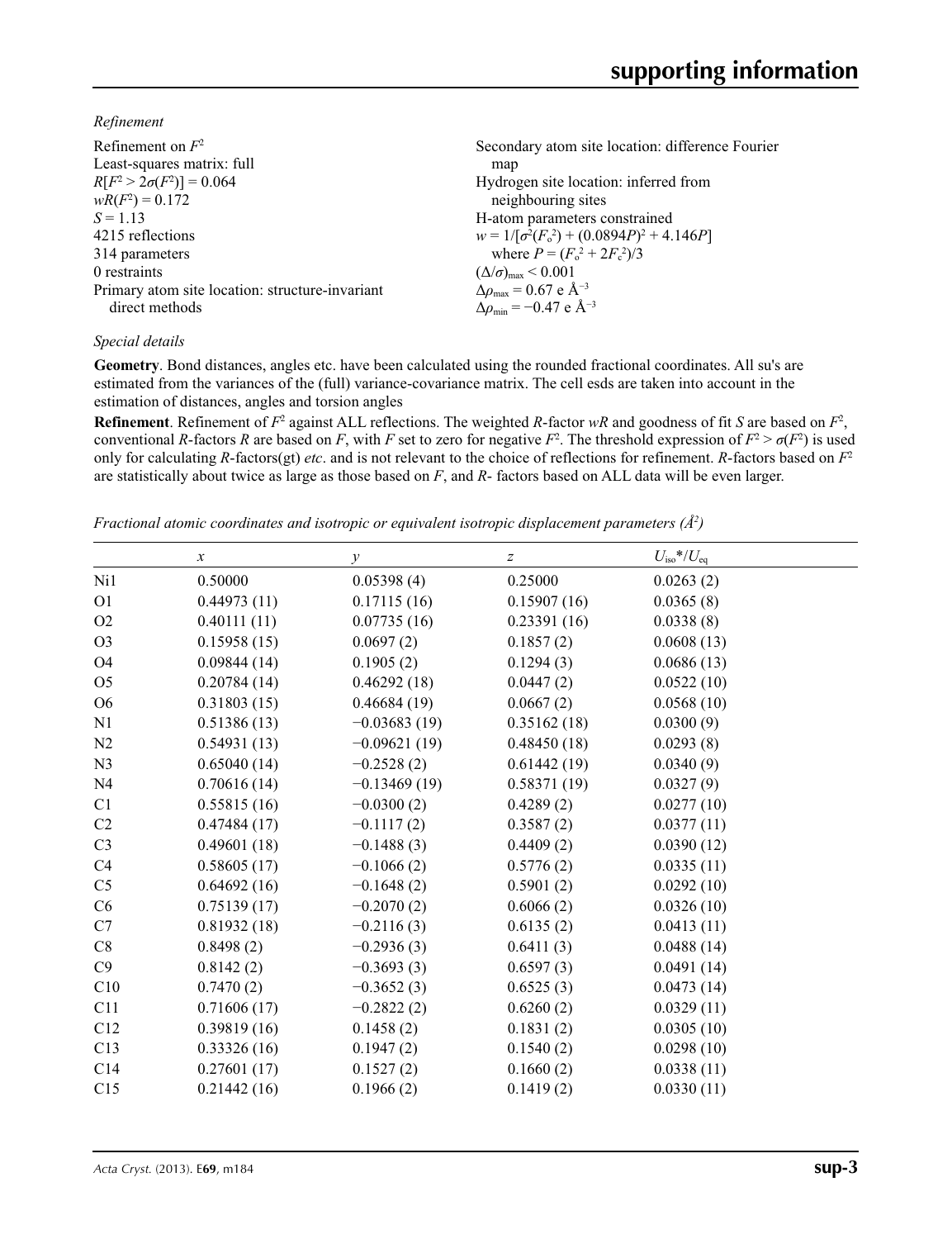| C16               | 0.21099(17)    | 0.2849(2)    | 0.1080(2) | 0.0352(11) |
|-------------------|----------------|--------------|-----------|------------|
| C17               | 0.26850(17)    | 0.3292(2)    | 0.0971(2) | 0.0331(11) |
| C18               | 0.32924(17)    | 0.2827(2)    | 0.1189(2) | 0.0325(10) |
| C19               | 0.15416(19)    | 0.1473(3)    | 0.1539(3) | 0.0441(14) |
| C20               | 0.26497(19)    | 0.4268(2)    | 0.0666(3) | 0.0403(11) |
| O <sub>7</sub>    | $-0.07964(17)$ | $-0.0247(2)$ | 0.2232(2) | 0.0719(11) |
| O <sub>8</sub>    | $-0.03597(17)$ | $-0.1763(2)$ | 0.3458(3) | 0.0795(14) |
| O <sub>9</sub>    | 0.5992(2)      | 0.5579(3)    | 0.5235(3) | 0.107(2)   |
| O10               | $-0.0070(3)$   | 0.0946(5)    | 0.1264(4) | 0.183(3)   |
| H1A               | 0.59100        | 0.01480      | 0.44280   | $0.0330*$  |
| H2A               | 0.43950        | $-0.13330$   | 0.31400   | $0.0450*$  |
| H <sub>3</sub>    | 0.12890        | 0.06020      | 0.20980   | $0.0730*$  |
| H <sub>3</sub> A  | 0.47820        | $-0.19940$   | 0.46330   | $0.0470*$  |
| H3B               | 0.61750        | $-0.28560$   | 0.62170   | $0.0410*$  |
| H <sub>4</sub> A  | 0.55640        | $-0.13310$   | 0.61090   | $0.0400*$  |
| H <sub>4</sub> B  | 0.59910        | $-0.04650$   | 0.60230   | $0.0400*$  |
| H <sub>5</sub>    | 0.21090        | 0.51760      | 0.05690   | $0.0630*$  |
| H7A               | 0.84320        | $-0.16180$   | 0.60010   | $0.0500*$  |
| H <sub>8</sub> A  | 0.89570        | $-0.29890$   | 0.64760   | $0.0580*$  |
| H <sub>9</sub> A  | 0.83670        | $-0.42380$   | 0.67730   | $0.0590*$  |
| H10A              | 0.72310        | $-0.41550$   | 0.66490   | $0.0570*$  |
| H <sub>14</sub> A | 0.27870        | 0.09430      | 0.19040   | $0.0410*$  |
| <b>H16A</b>       | 0.17000        | 0.31480      | 0.09230   | $0.0420*$  |
| <b>H18A</b>       | 0.36750        | 0.31080      | 0.11000   | $0.0390*$  |
| H1W               | $-0.06060$     | 0.01530      | 0.19800   | $0.0860*$  |
| H2W               | $-0.11320$     | $-0.02630$   | 0.17870   | $0.0860*$  |
| H3W               | $-0.00440$     | $-0.21200$   | 0.34160   | $0.0950*$  |
| H <sub>4</sub> W  | $-0.04180$     | $-0.14410$   | 0.29870   | $0.0950*$  |
| H5W               | 0.61540        | 0.52330      | 0.56760   | $0.1280*$  |
| H <sub>6</sub> W  | 0.63240        | 0.55220      | 0.50050   | $0.1280*$  |
| H7W               | 0.02720        | 0.12840      | 0.13100   | $0.2200*$  |
| H8W               | $-0.03660$     | 0.09890      | 0.07760   | $0.2200*$  |
|                   |                |              |           |            |

*Atomic displacement parameters (Å2 )*

|                | $U^{11}$   | $U^{22}$   | $U^{33}$   | $U^{12}$      | $U^{13}$   | $L^{23}$   |
|----------------|------------|------------|------------|---------------|------------|------------|
| Ni1            | 0.0205(3)  | 0.0263(4)  | 0.0307(4)  | 0.0000        | 0.0033(2)  | 0.0000     |
| O <sub>1</sub> | 0.0243(12) | 0.0331(14) | 0.0513(15) | 0.0031(10)    | 0.0077(11) | 0.0034(11) |
| O <sub>2</sub> | 0.0270(12) | 0.0347(14) | 0.0377(13) | 0.0067(10)    | 0.0042(10) | 0.0067(11) |
| O <sub>3</sub> | 0.0446(18) | 0.0437(18) | 0.102(3)   | 0.0041(13)    | 0.0330(17) | 0.0223(16) |
| O4             | 0.0281(15) | 0.0512(19) | 0.124(3)   | 0.0069(13)    | 0.0135(16) | 0.0257(18) |
| O <sub>5</sub> | 0.0395(16) | 0.0236(13) | 0.087(2)   | 0.0071(11)    | 0.0026(14) | 0.0013(14) |
| O <sub>6</sub> | 0.0411(17) | 0.0366(16) | 0.091(2)   | $-0.0024(13)$ | 0.0129(15) | 0.0155(15) |
| N1             | 0.0242(14) | 0.0300(15) | 0.0347(16) | 0.0026(11)    | 0.0048(12) | 0.0012(12) |
| N <sub>2</sub> | 0.0243(14) | 0.0289(15) | 0.0332(15) | 0.0024(11)    | 0.0039(11) | 0.0034(12) |
| N <sub>3</sub> | 0.0287(15) | 0.0293(16) | 0.0445(17) | $-0.0005(12)$ | 0.0101(13) | 0.0083(13) |
| N <sub>4</sub> | 0.0280(15) | 0.0285(15) | 0.0395(16) | 0.0000(12)    | 0.0044(12) | 0.0006(12) |
| C <sub>1</sub> | 0.0224(15) | 0.0256(17) | 0.0349(18) | 0.0017(13)    | 0.0067(13) | 0.0007(13) |
|                |            |            |            |               |            |            |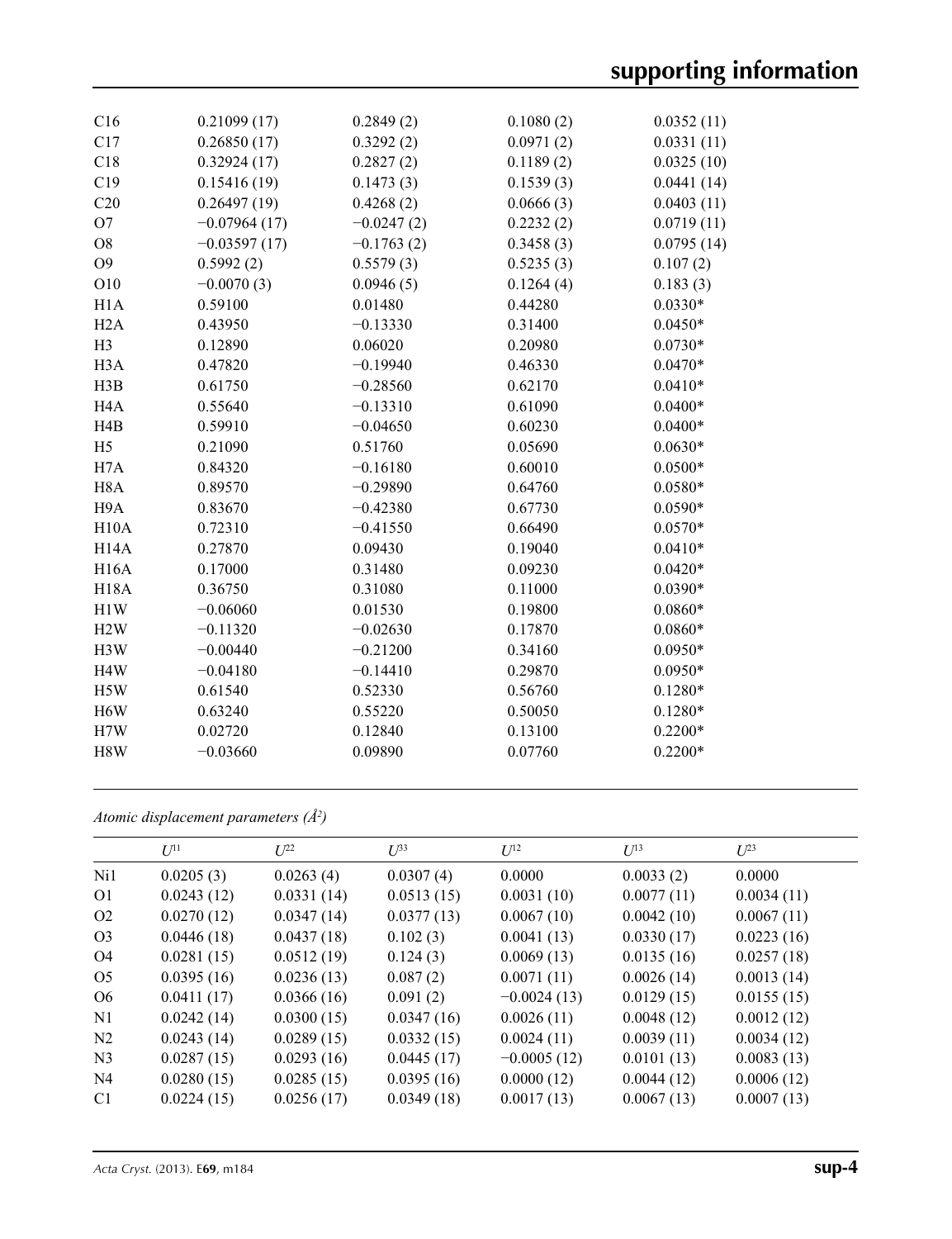| C <sub>2</sub>  | 0.0286(18) | 0.037(2)   | 0.043(2)   | $-0.0081(15)$ | 0.0002(15)  | 0.0003(16)    |
|-----------------|------------|------------|------------|---------------|-------------|---------------|
| C <sub>3</sub>  | 0.036(2)   | 0.032(2)   | 0.047(2)   | $-0.0066(15)$ | 0.0064(16)  | 0.0048(16)    |
| C4              | 0.0305(18) | 0.037(2)   | 0.0316(18) | 0.0079(15)    | 0.0049(14)  | 0.0020(15)    |
| C <sub>5</sub>  | 0.0297(17) | 0.0279(18) | 0.0280(17) | 0.0025(13)    | 0.0029(13)  | 0.0005(13)    |
| C <sub>6</sub>  | 0.0335(18) | 0.0285(18) | 0.0341(18) | 0.0037(14)    | 0.0048(14)  | $-0.0005(14)$ |
| C7              | 0.0310(19) | 0.045(2)   | 0.047(2)   | 0.0018(16)    | 0.0079(16)  | $-0.0029(17)$ |
| C8              | 0.034(2)   | 0.056(3)   | 0.055(2)   | 0.0137(18)    | 0.0083(17)  | $-0.003(2)$   |
| C9              | 0.044(2)   | 0.040(2)   | 0.060(3)   | 0.0183(18)    | 0.0065(19)  | 0.0026(19)    |
| C10             | 0.045(2)   | 0.035(2)   | 0.061(3)   | 0.0074(17)    | 0.0112(19)  | 0.0092(19)    |
| C11             | 0.0298(18) | 0.0283(18) | 0.0387(19) | 0.0059(14)    | 0.0044(14)  | 0.0016(14)    |
| C12             | 0.0264(17) | 0.0296(18) | 0.0324(18) | 0.0049(14)    | 0.0012(13)  | $-0.0053(14)$ |
| C13             | 0.0272(17) | 0.0275(18) | 0.0325(18) | 0.0050(13)    | 0.0030(13)  | $-0.0008(14)$ |
| C14             | 0.0286(17) | 0.0263(18) | 0.045(2)   | 0.0036(14)    | 0.0061(15)  | 0.0034(15)    |
| C15             | 0.0262(17) | 0.0280(18) | 0.044(2)   | 0.0009(14)    | 0.0067(15)  | 0.0008(15)    |
| C16             | 0.0262(17) | 0.0310(19) | 0.047(2)   | 0.0073(14)    | 0.0062(15)  | 0.0017(15)    |
| C17             | 0.0269(17) | 0.0274(18) | 0.042(2)   | 0.0052(13)    | 0.0023(14)  | $-0.0004(14)$ |
| C18             | 0.0278(17) | 0.0298(18) | 0.0400(19) | 0.0018(13)    | 0.0082(14)  | $-0.0026(15)$ |
| C19             | 0.034(2)   | 0.036(2)   | 0.061(3)   | 0.0022(16)    | 0.0092(17)  | 0.0035(18)    |
| C20             | 0.038(2)   | 0.0285(19) | 0.053(2)   | 0.0036(15)    | 0.0081(17)  | 0.0001(16)    |
| O7              | 0.0484(19) | 0.075(2)   | 0.090(2)   | $-0.0035(17)$ | 0.0122(17)  | $-0.0016(19)$ |
| O <sub>8</sub>  | 0.074(2)   | 0.059(2)   | 0.125(3)   | 0.0071(18)    | 0.062(2)    | 0.008(2)      |
| O <sub>9</sub>  | 0.114(4)   | 0.104(4)   | 0.106(3)   | 0.019(3)      | 0.034(3)    | 0.002(3)      |
| O <sub>10</sub> | 0.087(4)   | 0.270(8)   | 0.165(5)   | $-0.095(5)$   | $-0.024(4)$ | 0.106(5)      |
|                 |            |            |            |               |             |               |

### *Geometric parameters (Å, º)*

| $Ni1-O1$    | 2.299(2) | $N3$ —H3B   | 0.8600   |
|-------------|----------|-------------|----------|
| $Ni1 - O2$  | 2.023(2) | $C2-C3$     | 1.354(4) |
| $Ni1 - N1$  | 2.025(3) | $C4 - C5$   | 1.490(5) |
| $Ni1 - O1i$ | 2.299(2) | $C6 - C11$  | 1.392(4) |
| $Ni1 - O2i$ | 2.023(2) | $C6 - C7$   | 1.381(5) |
| $Ni1 - N1i$ | 2.025(3) | $C7-C8$     | 1.373(6) |
| $O1 - C12$  | 1.264(4) | $C8-C9$     | 1.397(6) |
| $O2 - C12$  | 1.265(4) | $C9 - C10$  | 1.365(6) |
| $O3 - C19$  | 1.231(5) | $C10 - C11$ | 1.386(5) |
| $O4 - C19$  | 1.285(5) | $C12 - C13$ | 1.488(5) |
| $O5 - C20$  | 1.260(5) | $C13 - C18$ | 1.392(4) |
| $O6 - C20$  | 1.241(5) | $C13 - C14$ | 1.383(5) |
| $O3-H3$     | 0.8200   | $C14 - C15$ | 1.391(5) |
| $O5 - H5$   | 0.8200   | $C15 - C16$ | 1.389(4) |
| $O7 - H1W$  | 0.8500   | $C15 - C19$ | 1.487(5) |
| $O7 - H2W$  | 0.8500   | $C16 - C17$ | 1.397(5) |
| $O8 - H3W$  | 0.8500   | $C17 - C18$ | 1.393(5) |
| $O8 - H4W$  | 0.8500   | $C17 - C20$ | 1.500(4) |
| $O9 - H5W$  | 0.8500   | $Cl-H1A$    | 0.9300   |
| $O9 - H6W$  | 0.8500   | $C2 - H2A$  | 0.9300   |
| $O10$ —H8W  | 0.8500   | $C3 - H3A$  | 0.9300   |
| $O10-H7W$   | 0.8500   | $C4 - H4A$  | 0.9700   |
|             |          |             |          |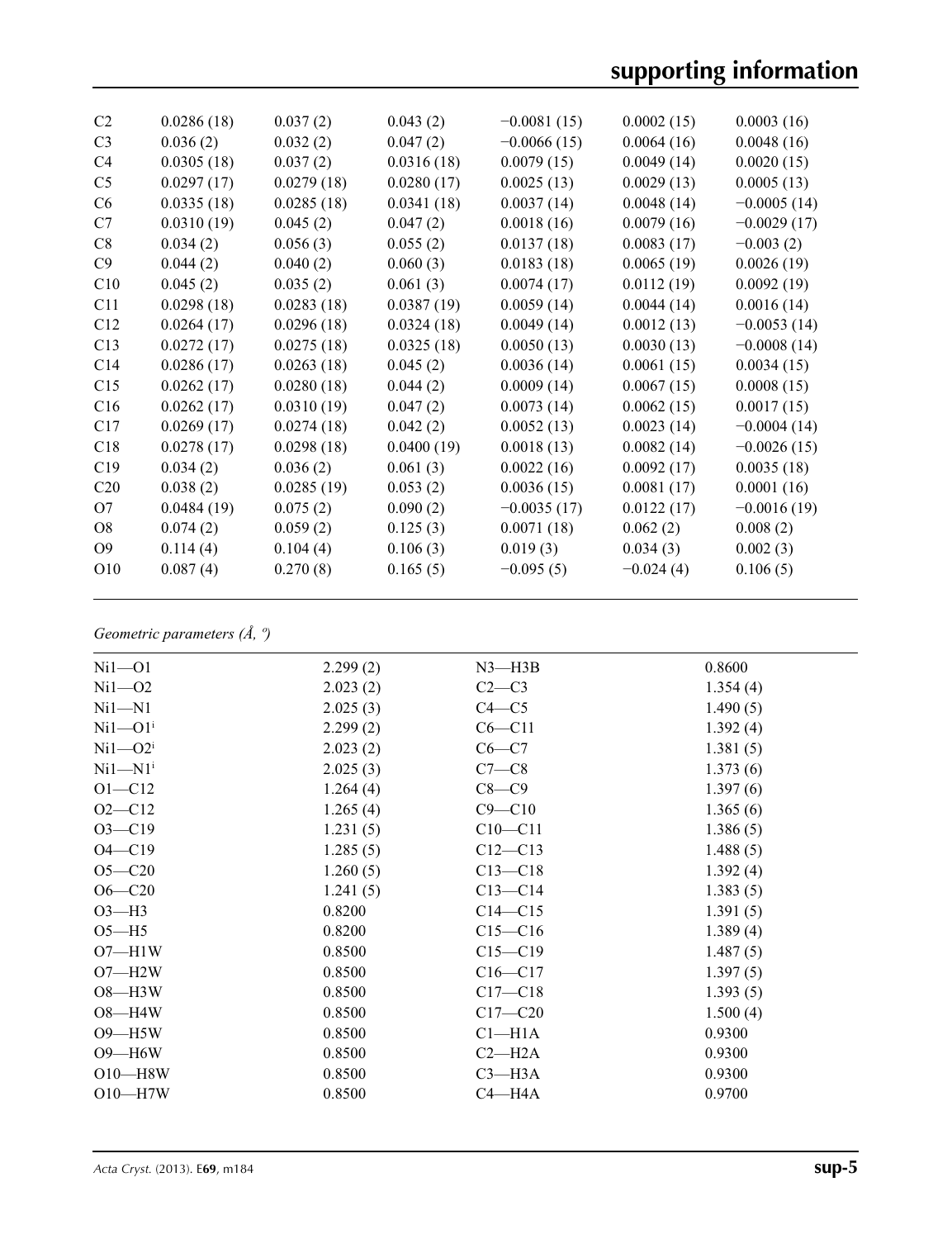| $N1 - C1$                    | 1.321(4)   | $C4 - H4B$        | 0.9700   |
|------------------------------|------------|-------------------|----------|
| $N1 - C2$                    | 1.379(4)   | $C7 - H7A$        | 0.9300   |
| $N2-C4$                      | 1.464(4)   | $C8 - H8A$        | 0.9300   |
| $N2-C3$                      | 1.377(5)   | $C9 - H9A$        | 0.9300   |
| $N2 - C1$                    | 1.337(4)   | $C10 - H10A$      | 0.9300   |
| $N3-C5$                      | 1.338(4)   | $C14 - H14A$      | 0.9300   |
| $N3 - C11$                   | 1.390(5)   | $C16 - H16A$      | 0.9300   |
| $N4 - C6$                    | 1.398(4)   | C18-H18A          | 0.9300   |
| $N4 - C5$                    | 1.325(4)   |                   |          |
|                              |            |                   |          |
| $O1 - Ni1 - O2$              | 60.46(9)   | $C6 - C11 - C10$  | 121.9(3) |
| $O1 - Ni1 - N1$              | 157.24(10) | $N3 - C11 - C10$  | 132.3(3) |
| $O1 - Ni1 - O1$ <sup>i</sup> | 83.59 (9)  | $O1 - C12 - O2$   | 119.9(3) |
| $O1 - Ni1 - O2^i$            | 103.95(10) | $O1 - C12 - C13$  | 122.0(3) |
| $O1 - Ni1 - N1$ <sup>i</sup> | 93.21 (10) | $O2-C12-C13$      |          |
| $O2 - Ni1 - N1$              |            | $C12-C13-C14$     | 118.2(3) |
|                              | 98.90 (11) |                   | 118.7(3) |
| $O1^i$ -Ni $1$ -O2           | 103.95(10) | $C14 - C13 - C18$ | 119.4(3) |
| $O2 - Ni1 - O2i$             | 160.54(10) | $C12-C13-C18$     | 121.8(3) |
| $O2 - Ni1 - N1$ <sup>i</sup> | 93.84 (11) | $C13-C14-C15$     | 120.9(3) |
| $O1^i$ -Ni $1$ -N1           | 93.21 (10) | $C14-C15-C19$     | 118.6(3) |
| $O2^i$ -Ni1-N1               | 93.84 (11) | $C16-C15-C19$     | 122.0(3) |
| $N1 - N11 - N1$ <sup>i</sup> | 98.01 (12) | $C14-C15-C16$     | 119.3(3) |
| $O1^{i}$ -Ni $1$ - $O2^{i}$  | 60.46(9)   | $C15-C16-C17$     | 120.6(3) |
| $O1^i$ -Ni $1$ -N $1^i$      | 157.24(10) | $C16 - C17 - C20$ | 120.1(3) |
| $O2^i$ -Ni1-N1 <sup>i</sup>  | 98.90 (11) | $C16-C17-C18$     | 119.0(3) |
| $Ni1 - O1 - C12$             | 83.57 (18) | $C18-C17-C20$     | 120.9(3) |
| $Ni1 - O2 - C12$             | 96.0(2)    | $C13 - C18 - C17$ | 120.7(3) |
| $C19 - O3 - H3$              | 109.00     | $O3 - C19 - O4$   | 124.0(4) |
| $C20 - 05 - H5$              | 109.00     | $O3 - C19 - C15$  | 120.0(4) |
| $H1W-O7-H2W$                 | 91.00      | $O4 - C19 - C15$  | 116.1(4) |
| H3W-08-H4W                   | 103.00     | $O6 - C20 - C17$  | 118.3(3) |
| $H5W$ — $O9$ — $H6W$         | 94.00      | $O5 - C20 - O6$   | 124.7(3) |
| H7W-O10-H8W                  | 116.00     | $O5 - C20 - C17$  | 117.0(3) |
| $Ni1 - N1 - C2$              | 127.4(2)   | $N2-C1-H1A$       | 125.00   |
| $Ni1 - N1 - C1$              | 126.1(2)   | $N1-C1-H1A$       | 125.00   |
| $C1 - N1 - C2$               | 106.1(3)   | $N1-C2-H2A$       | 125.00   |
| $C1 - N2 - C4$               | 126.1(3)   | $C3-C2-H2A$       | 125.00   |
| $C1 - N2 - C3$               | 107.9(3)   | $N2-C3-H3A$       | 127.00   |
| $C3 - N2 - C4$               | 125.8(3)   | $C2-C3-H3A$       | 127.00   |
| $C5 - N3 - C11$              | 108.5(3)   | $N2-C4-H4B$       | 109.00   |
| $C5 - N4 - C6$               | 107.5(3)   | $C5-C4-H4A$       | 109.00   |
| $C11 - N3 - H3B$             | 126.00     | $C5-C4-HAB$       | 109.00   |
| $C5 - N3 - H3B$              | 126.00     | $N2-C4-H4A$       | 109.00   |
| $N1-C1-N2$                   | 110.8(3)   | HA—C4—H4B         | 108.00   |
| $N1-C2-C3$                   | 109.4(3)   | $C8-C7-H7A$       | 122.00   |
| $N2 - C3 - C2$               | 105.9(3)   | $C6-C7-H7A$       | 122.00   |
| $N2 - C4 - C5$               | 113.9(3)   | $C9 - C8 - H8A$   | 119.00   |
| $N3 - C5 - N4$               |            | $C7-C8-H8A$       | 119.00   |
|                              | 110.7(3)   |                   |          |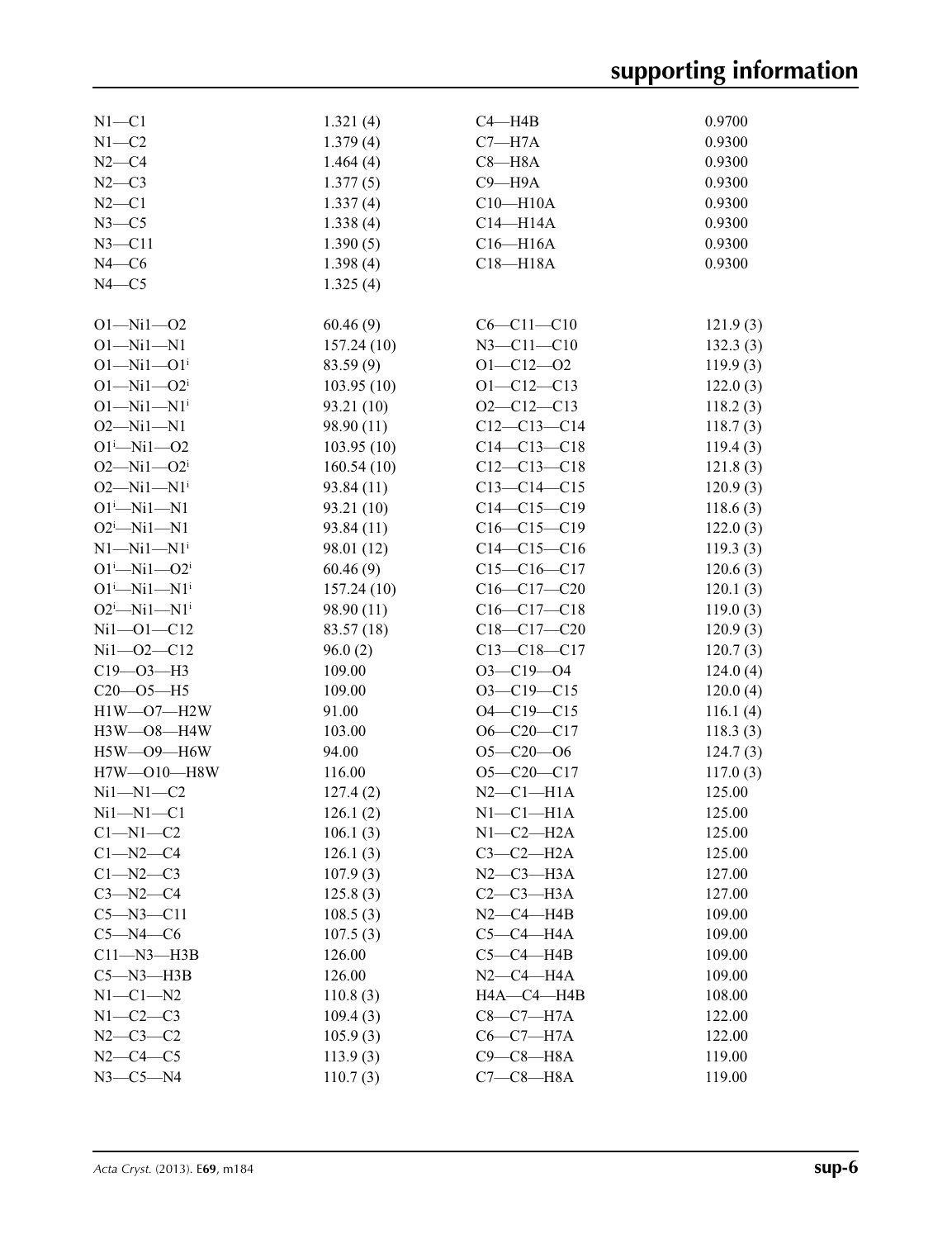| $N3-C5-C4$                            | 124.9(3)      | $C10-C9-$ H9A          | 119.00      |
|---------------------------------------|---------------|------------------------|-------------|
| $N4-C5-C4$                            | 124.3(3)      | $C8-C9-H9A$            | 119.00      |
| $N4 - C6 - C7$                        | 131.2(3)      | $C9 - C10 - H10A$      | 122.00      |
| $C7-C6-C11$                           | 121.3(3)      | $C11 - C10 - H10A$     | 122.00      |
|                                       |               | $C13-C14-H14A$         |             |
| $N4 - C6 - C11$                       | 107.5(3)      |                        | 120.00      |
| $C6 - C7 - C8$                        | 116.5(4)      | $C15-C14-H14A$         | 120.00      |
| $C7 - C8 - C9$                        | 122.2(4)      | $C17 - C16 - H16A$     | 120.00      |
| $C8 - C9 - C10$                       | 121.5(4)      | $C15-C16-H16A$         | 120.00      |
| $C9 - C10 - C11$                      | 116.6(4)      | $C13 - C18 - H18A$     | 120.00      |
| $N3 - C11 - C6$                       | 105.8(3)      | $C17 - C18 - H18A$     | 120.00      |
|                                       |               |                        |             |
| $O2 - Ni1 - O1 - C12$                 | 1.55(17)      | $C5 - N4 - C6 - C11$   | 0.7(3)      |
| $N1 - N11 - O1 - C12$                 | $-25.5(3)$    | $N1 - C2 - C3 - N2$    | $-0.6(4)$   |
| $O1^{i}$ -Ni1- $O1$ -C12              | $-108.47(18)$ | $N2-C4-C5-N3$          | $-99.5(4)$  |
| $O2^i$ -Ni1- $O1$ -C12                | $-165.85(18)$ | $N2-C4-C5-N4$          | 84.7(4)     |
| $N1^i$ -Ni1--O1--C12                  | 94.15 (19)    | N4-C6-C7-C8            | 177.7(4)    |
| $O1 - Nil - O2 - C12$                 | $-1.55(17)$   | $C11-C6-C7-C8$         | $-0.6(5)$   |
| $N1 - N11 - 02 - C12$                 |               |                        |             |
|                                       | 168.19(19)    | $N4-C6-C11-N3$         | $-0.2(3)$   |
| $O1^{i}$ -Ni1- $O2$ -C12              | 72.61(19)     | N4-C6-C11-C10          | $-179.1(3)$ |
| $Ni^{\text{i}}$ -Ni1--02--C12         | $-93.1(2)$    | $C7-C6-C11-N3$         | 178.5(3)    |
| $O1 - Ni1 - N1 - C1$                  | $-101.9(3)$   | $C7-C6-C11-C10$        | $-0.4(5)$   |
| $O1 - Ni1 - N1 - C2$                  | 70.1(4)       | $C6-C7-C8-C9$          | 1.2(6)      |
| $O2 - Ni1 - Ni - C1$                  | $-125.5(3)$   | $C7-C8-C9-C10$         | $-0.9(7)$   |
| $O2 - Ni1 - Ni - C2$                  | 46.5(3)       | $C8-C9-C10-C11$        | $-0.1(6)$   |
| $O1^i$ —Ni $1$ —N $1$ —C $1$          | $-20.8(3)$    | $C9 - C10 - C11 - N3$  | $-177.8(4)$ |
| $O1 - Ni1 - N1 - C2$                  | 151.2(3)      | $C9 - C10 - C11 - C6$  | 0.8(6)      |
| $O2^i$ -Ni1-N1-C1                     | 39.8(3)       | $O1 - C12 - C13 - C14$ | 166.0(3)    |
| $O2^i$ -Ni1-N1-C2                     | $-148.3(3)$   | $O1 - C12 - C13 - C18$ | $-16.9(5)$  |
| $N1^{\text{i}}$ —Ni $1$ —N $1$ —C $1$ | 139.4(3)      | $O2-C12-C13-C14$       | $-14.5(4)$  |
|                                       |               |                        |             |
| $N1^{i}$ — $Ni1$ — $N1$ — $C2$        | $-48.7(3)$    | $O2-C12-C13-C18$       | 162.6(3)    |
| $Ni1 - O1 - C12 - O2$                 | $-2.5(3)$     | $C12-C13-C14-C15$      | 178.4(3)    |
| $Ni1 - O1 - C12 - C13$                | 177.0(3)      | $C18-C13-C14-C15$      | 1.2(5)      |
| $Ni1 - O2 - C12 - O1$                 | 2.8(3)        | $C12-C13-C18-C17$      | $-176.1(3)$ |
| Ni1-02-C12-C13                        | $-176.7(2)$   | $C14-C13-C18-C17$      | 1.0(5)      |
| $Ni1 - N1 - C1 - N2$                  | 173.3(2)      | $C13-C14-C15-C16$      | $-2.1(5)$   |
| $C2 - N1 - C1 - N2$                   | $-0.1(4)$     | $C13-C14-C15-C19$      | 178.3(3)    |
| $Ni1 - N1 - C2 - C3$                  | $-172.8(2)$   | $C14-C15-C16-C17$      | 0.7(5)      |
| $C1-M1-C2-C3$                         | 0.4(4)        | $C19-C15-C16-C17$      | $-179.7(3)$ |
| $C3 - N2 - C1 - N1$                   | $-0.3(4)$     | $C14-C15-C19-03$       | 0.9(6)      |
| $C4 - N2 - C1 - N1$                   | $-175.6(3)$   | $C14-C15-C19-04$       | $-179.1(4)$ |
| $C1 - N2 - C3 - C2$                   | 0.5(4)        | $C16-C15-C19-03$       | $-178.7(4)$ |
| $C4 - N2 - C3 - C2$                   | 175.9(3)      | $C16-C15-C19-04$       | 1.3(6)      |
| $C1 - N2 - C4 - C5$                   | $-91.3(4)$    | $C15-C16-C17-C18$      | 1.4(4)      |
| $C3 - N2 - C4 - C5$                   | 94.2(4)       | $C15-C16-C17-C20$      | $-175.7(3)$ |
|                                       |               |                        |             |
| $C11 - N3 - C5 - N4$                  | 0.9(4)        | $C16-C17-C18-C13$      | $-2.3(4)$   |
| $C11 - N3 - C5 - C4$                  | $-175.4(3)$   | $C20-C17-C18-C13$      | 174.8(3)    |
| $C5 - N3 - C11 - C6$                  | $-0.4(3)$     | $C16-C17-C20-05$       | $-5.8(5)$   |
| $C5 - N3 - C11 - C10$                 | 178.3(4)      | $C16-C17-C20-06$       | 172.5(3)    |